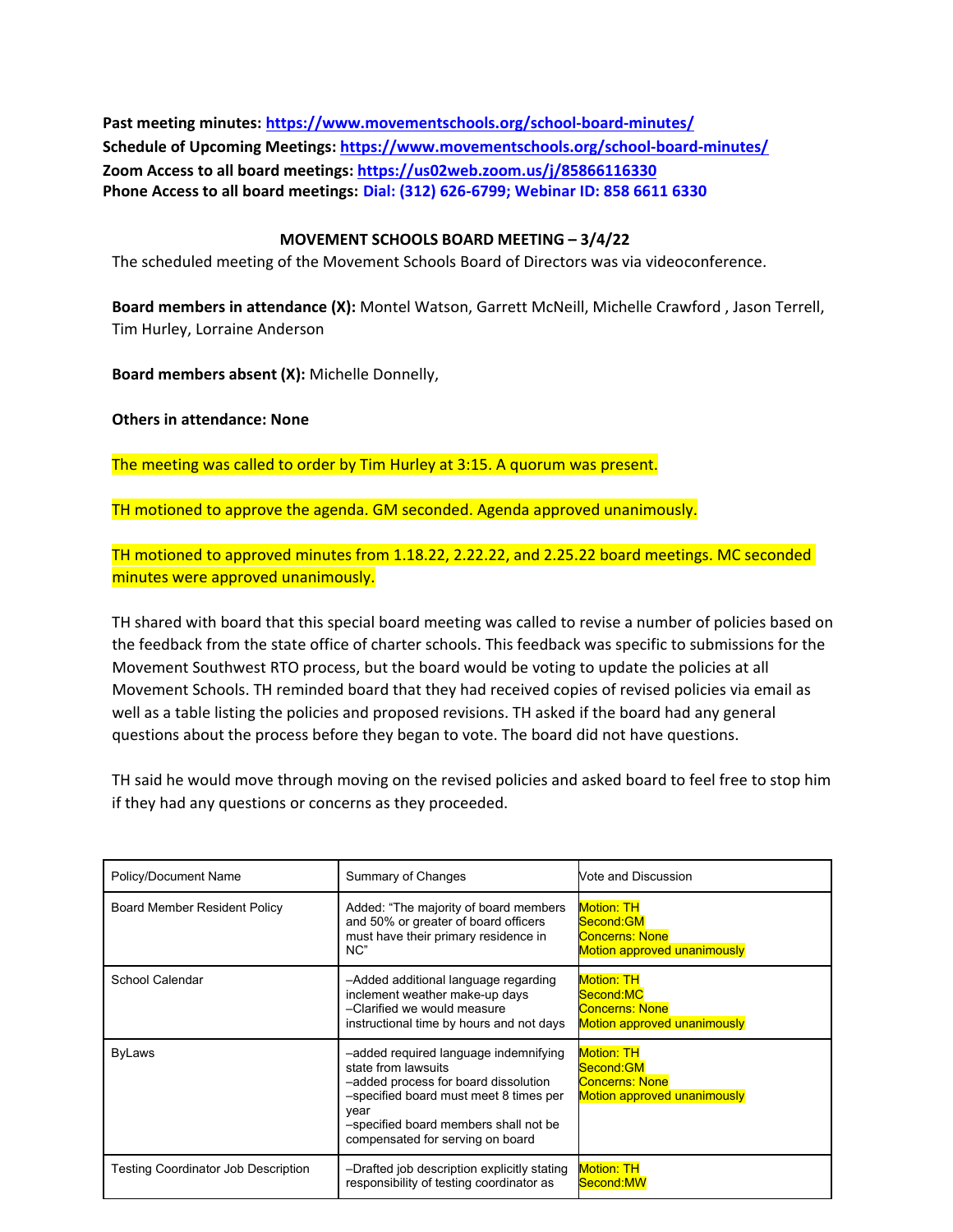|                                                                 | described by state law                                                                                                                                                                                                                                                                                                | <b>Concerns: None</b><br><b>Motion approved unanimously</b>                                   |
|-----------------------------------------------------------------|-----------------------------------------------------------------------------------------------------------------------------------------------------------------------------------------------------------------------------------------------------------------------------------------------------------------------|-----------------------------------------------------------------------------------------------|
| <b>Employment Agreement</b>                                     | -Added language for employee to<br>acknowledge they work for Movement<br>School and not the local public school<br>district                                                                                                                                                                                           | <b>Motion: TH</b><br>Second:MC<br><b>Concerns: None</b><br>Motion approved unanimously        |
| <b>School Safety Policy</b>                                     | -added required state language to<br>specify we will notify 7th and 8th grade<br>students regarding preventable risks for<br>pre-term births in pregnancies (smoking,<br>drugs, alcohol, inadequate prenatal<br>care)                                                                                                 | <b>Motion: TH</b><br>Second:MW<br><b>Concerns: None</b><br><b>Motion approved unanimously</b> |
| Structure/Length of School Day                                  | –Clarified we measure instructional time<br>by minutes and not days<br>-Stated we will not count lunch as<br>instructional time                                                                                                                                                                                       | <b>Motion: TH</b><br>Second:MW<br><b>Concerns: None</b><br><b>Motion approved unanimously</b> |
| Board Relationships with Organizations<br>Formed for the School | -Revised policy to make responsibilities<br>of school director more explicit (1)<br>manage relationships (2) monitor<br>fundraising and financial agreements (3)<br>report to board                                                                                                                                   | <b>Motion: TH</b><br>Second:MW<br><b>Concerns: None</b><br>Motion approved unanimously        |
|                                                                 | -Added to policy to make clear that<br>partner orgs must (1) comply with<br>background checks if working with<br>students and (2) abide by confidentiality<br>agreements for student info                                                                                                                             |                                                                                               |
|                                                                 | -Added to policy to make clear partner<br>organizations should not be disciplining<br>students, transporting students, or<br>administering medication                                                                                                                                                                 |                                                                                               |
|                                                                 |                                                                                                                                                                                                                                                                                                                       |                                                                                               |
| <b>Budget Approval Policy</b>                                   | Added language that:<br>-budget must be set annually<br>-reviewed by board quarterly<br>-charges finance committee with mid-<br>year reviews<br>-provides timeline for preparing annual<br>budget<br>-requires accounting firm to summarize<br>budget variance monthly                                                | <b>Motion: TH</b><br>Second:GM<br><b>Concerns: None</b><br>Motion approved unanimously        |
| <b>Conflict of Interest Policy</b>                              | -Added language that no board member<br>shall be an employee of a for-profit<br>company that provides substantial<br>services to the school for a fee.<br>-Added language that board members<br>are not disqualified because of the<br>presence of a conflict as long as they<br>disclose and maintain fiduciary duty | <b>Motion: TH</b><br>Second:GM<br><b>Concerns: None</b><br>Motion approved unanimously        |
| Criminal Background Checks for Staff                            | -Revised to exactly mirror the CMS<br>background check policy                                                                                                                                                                                                                                                         | <b>Motion: TH</b><br>Second:GM<br><b>Concerns: None</b><br>Motion approved unanimously        |
| Criminal Background Check for<br>Volunteers                     | -Created new policy specifically to<br>address volunteers                                                                                                                                                                                                                                                             | Motion: TH<br>Second:GM<br><b>Concerns: None</b><br>Motion approved unanimously               |
| Grievance Policy for Staff                                      | -Lowered response time for employee<br>grievance from 14 to 7 days<br>-specified that employee may take<br>grievance directly to board grievance<br>committee if grievance is with head of<br>school                                                                                                                  | <b>Motion: TH</b><br>Second:MW<br><b>Concerns: None</b><br>Motion approved unanimously        |